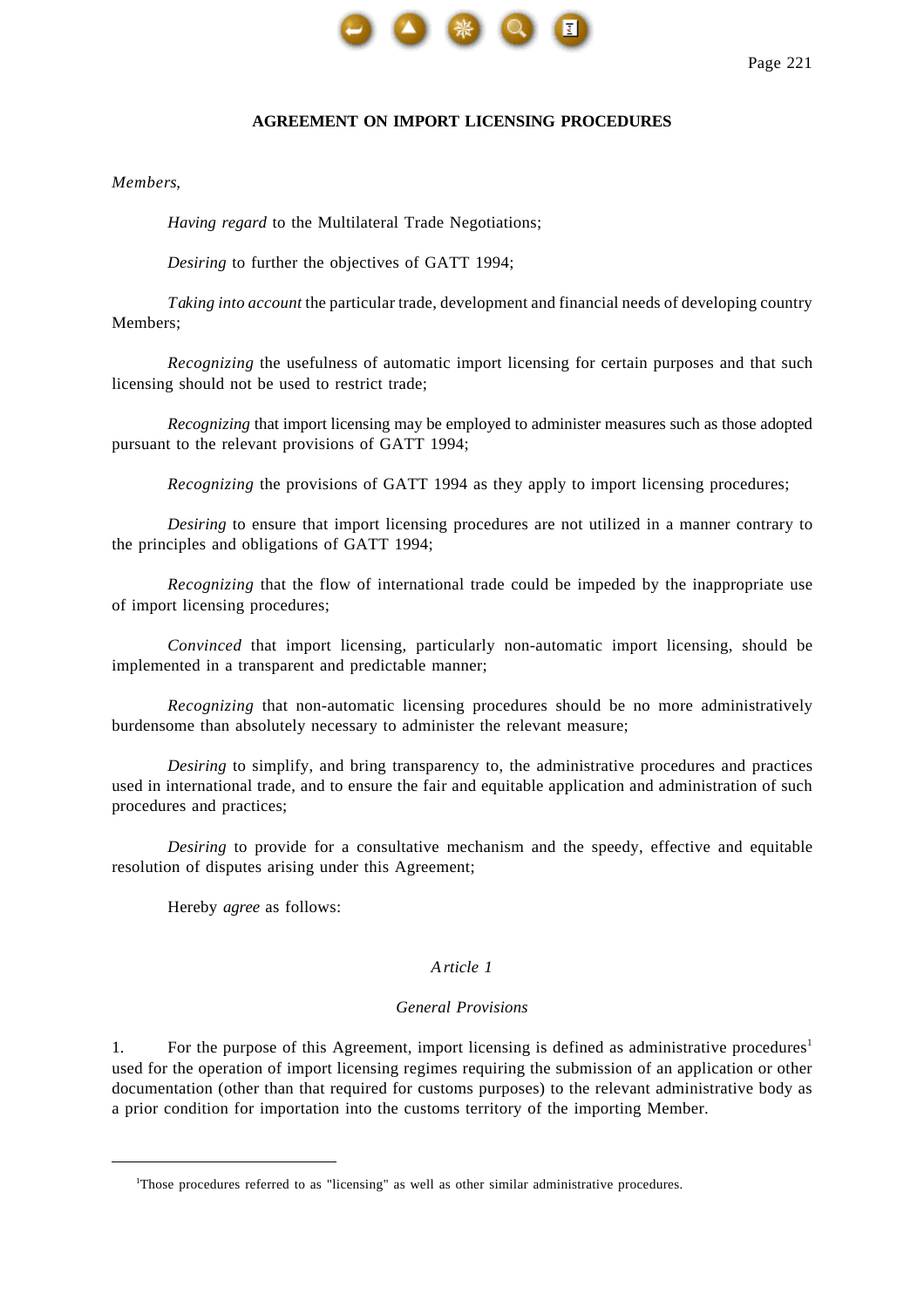2. Members shall ensure that the administrative procedures used to implement import licensing regimes are in conformity with the relevant provisions of GATT 1994 including its annexes and protocols, as interpreted by this Agreement, with a view to preventing trade distortions that may arise from an inappropriate operation of those procedures, taking into account the economic development purposes and financial and trade needs of developing country Members.<sup>2</sup>

3. The rules for import licensing procedures shall be neutral in application and administered in a fair and equitable manner.

4. (a) The rules and all information concerning procedures for the submission of applications, including the eligibility of persons, firms and institutions to make such applications, the administrative body(ies) to be approached, and the lists of products subject to the licensing requirement shall be published, in the sources notified to the Committee on Import Licensing provided for in Article 4 (referred to in this Agreement as "the Committee"), in such a manner as to enable governments<sup>3</sup> and traders to become acquainted with them. Such publication shall take place, whenever practicable, 21 days prior to the effective date of the requirement but in all events not later than such effective date. Any exception, derogations or changes in or from the rules concerning licensing procedures or the list of products subject to import licensing shall also be published in the same manner and within the same time periods as specified above. Copies of these publications shall also be made available to the Secretariat.

(b) Members which wish to make comments in writing shall be provided the opportunity to discuss these comments upon request. The concerned Member shall give due consideration to these comments and results of discussion.

5. Application forms and, where applicable, renewal forms shall be as simple as possible. Such documents and information as are considered strictly necessary for the proper functioning of the licensing regime may be required on application.

6. Application procedures and, where applicable, renewal procedures shall be as simple as possible. Applicants shall be allowed a reasonable period for the submission of licence applications. Where there is a closing date, this period should be at least 21 days with provision for extension in circumstances where insufficient applications have been received within this period. Applicants shall have to approach only one administrative body in connection with an application. Where it is strictly indispensable to approach more than one administrative body, applicants shall not need to approach more than three administrative bodies.

7. No application shall be refused for minor documentation errors which do not alter basic data contained therein. No penalty greater than necessary to serve merely as a warning shall be imposed in respect of any omission or mistake in documentation or procedures which is obviously made without fraudulent intent or gross negligence.

8. Licensed imports shall not be refused for minor variations in value, quantity or weight from the amount designated on the licence due to differences occurring during shipment, differences incidental to bulk loading and other minor differences consistent with normal commercial practice.

9. The foreign exchange necessary to pay for licensed imports shall be made available to licence holders on the same basis as to importers of goods not requiring import licences.

 $\overline{a}$ 

<sup>2</sup>Nothing in this Agreement shall be taken as implying that the basis, scope or duration of a measure being implemented by a licensing procedure is subject to question under this Agreement.

<sup>3</sup>For the purpose of this Agreement, the term "governments" is deemed to include the competent authorities of the European Communities.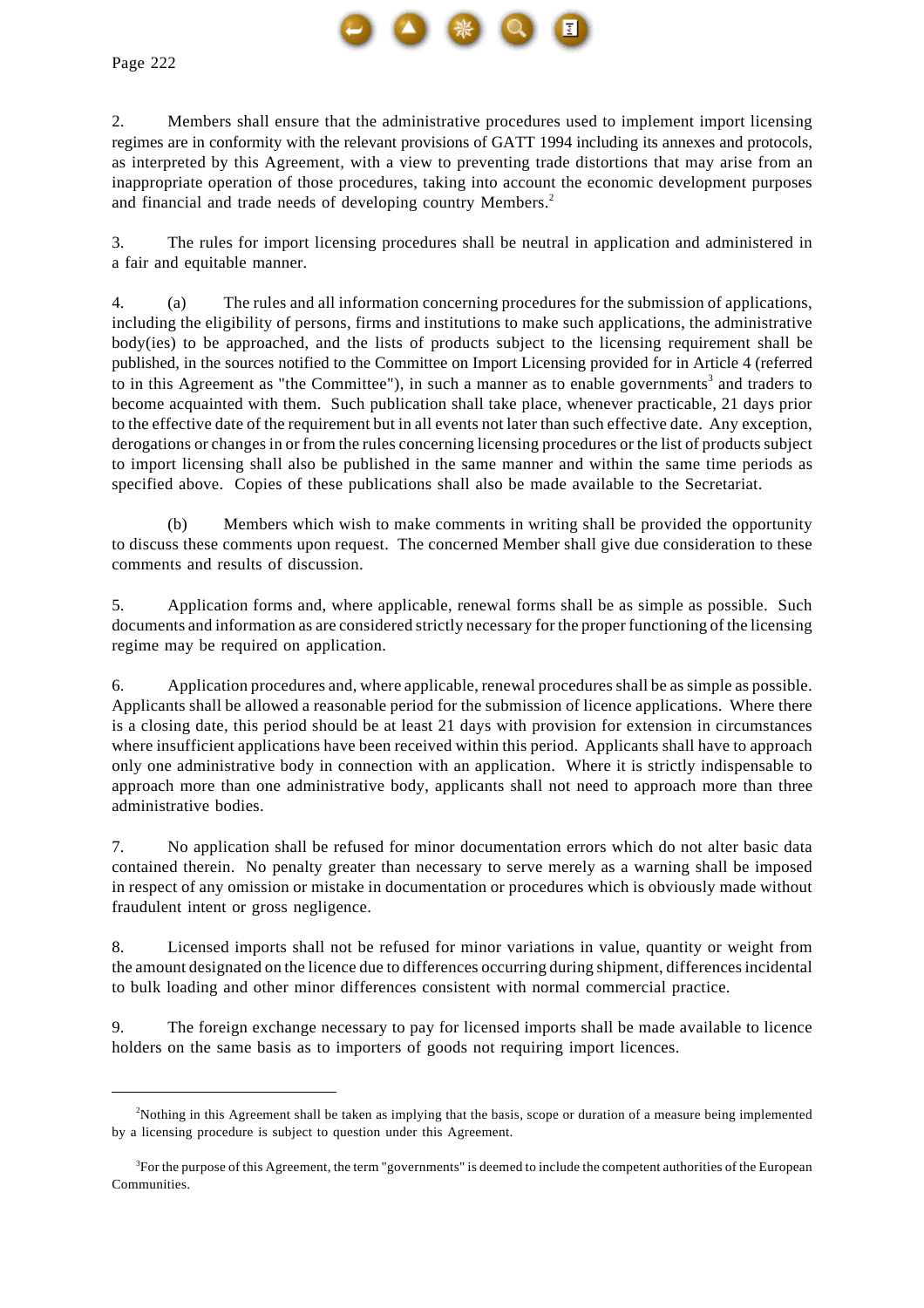10. With regard to security exceptions, the provisions of Article XXI of GATT 1994 apply.

11. The provisions of this Agreement shall not require any Member to disclose confidential information which would impede law enforcement or otherwise be contrary to the public interest or would prejudice the legitimate commercial interests of particular enterprises, public or private.

# *Article 2*

# *Automatic Import Licensing*<sup>4</sup>

1. Automatic import licensing is defined as import licensing where approval of the application is granted in all cases, and which is in accordance with the requirements of paragraph  $2(a)$ .

2. The following provisions<sup>5</sup>, in addition to those in paragraphs 1 through 11 of Article 1 and paragraph 1 of this Article, shall apply to automatic import licensing procedures:

- (a) automatic licensing procedures shall not be administered in such a manner as to have restricting effects on imports subject to automatic licensing. Automatic licensing procedures shall be deemed to have trade-restricting effects unless, *inter alia*:
	- (i) any person, firm or institution which fulfils the legal requirements of the importing Member for engaging in import operations involving products subject to automatic licensing is equally eligible to apply for and to obtain import licences;
	- (ii) applications for licences may be submitted on any working day prior to the customs clearance of the goods;
	- (iii) applications for licences when submitted in appropriate and complete form are approved immediately on receipt, to the extent administratively feasible, but within a maximum of 10 working days;
- (b) Members recognize that automatic import licensing may be necessary whenever other appropriate procedures are not available. Automatic import licensing may be maintained as long as the circumstances which gave rise to its introduction prevail and as long as its underlying administrative purposes cannot be achieved in a more appropriate way.

#### *Article 3*

#### *Non-Automatic Import Licensing*

 $\overline{a}$ 

<sup>4</sup>Those import licensing procedures requiring a security which have no restrictive effects on imports are to be considered as falling within the scope of paragraphs 1 and 2.

<sup>5</sup>A developing country Member, other than a developing country Member which was a Party to the Agreement on Import Licensing Procedures done on 12 April 1979, which has specific difficulties with the requirements of subparagraphs (a)(ii) and (a)(iii) may, upon notification to the Committee, delay the application of these subparagraphs by not more than two years from the date of entry into force of the WTO Agreement for such Member.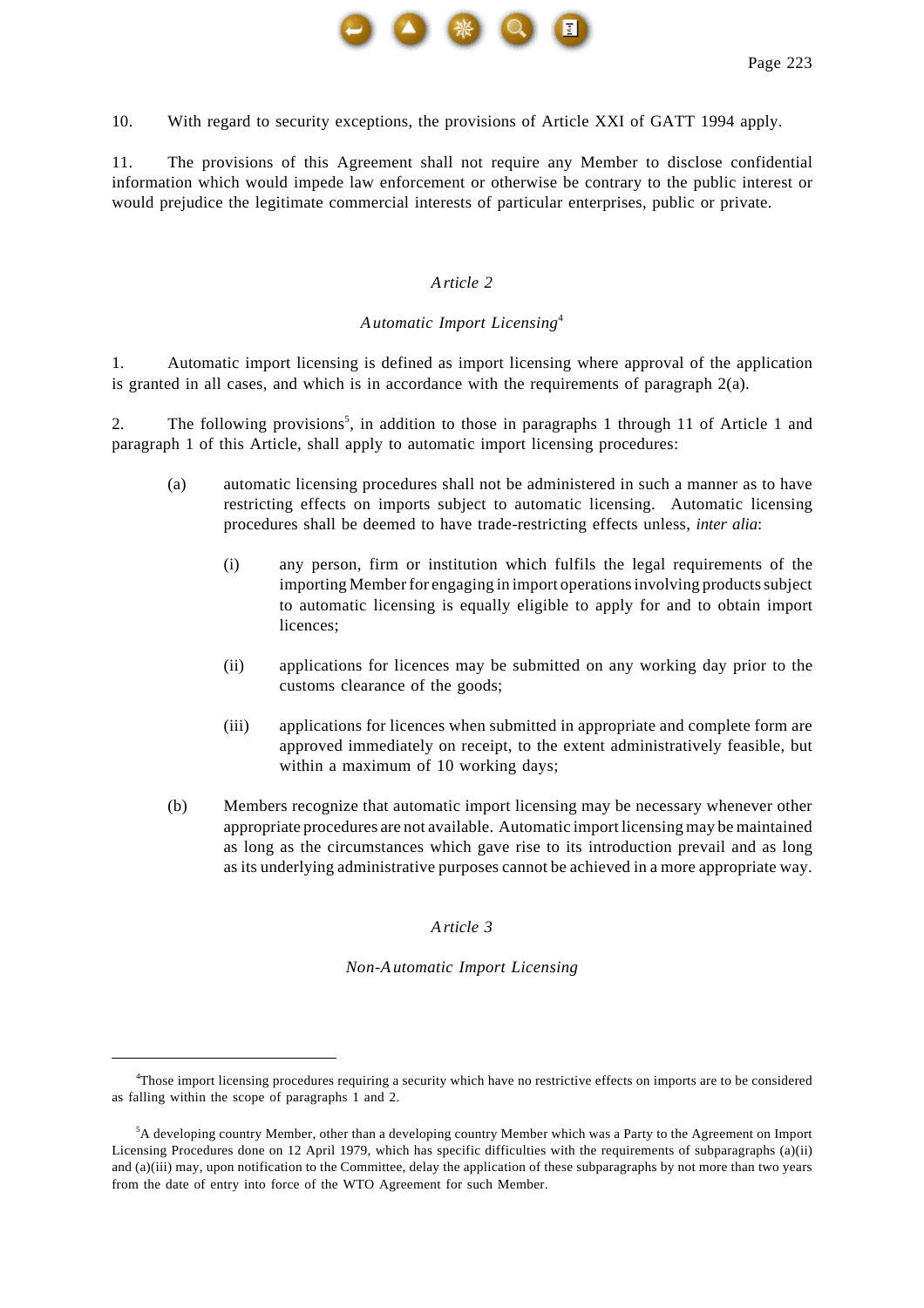1. The following provisions, in addition to those in paragraphs 1 through 11 of Article 1, shall apply to non-automatic import licensing procedures. Non-automatic import licensing procedures are defined as import licensing not falling within the definition contained in paragraph 1 of Article 2.

2. Non-automatic licensing shall not have trade-restrictive or -distortive effects on imports additional to those caused by the imposition of the restriction. Non-automatic licensing procedures shall correspond in scope and duration to the measure they are used to implement, and shall be no more administratively burdensome than absolutely necessary to administer the measure.

3. In the case of licensing requirements for purposes other than the implementation of quantitative restrictions, Members shall publish sufficient information for other Members and traders to know the basis for granting and/or allocating licences.

4. Where a Member provides the possibility for persons, firms or institutions to request exceptions or derogations from a licensing requirement, it shall include this fact in the information published under paragraph 4 of Article 1 as well as information on how to make such a request and, to the extent possible, an indication of the circumstances under which requests would be considered.

- 5. (a) Members shall provide, upon the request of any Member having an interest in the trade in the product concerned, all relevant information concerning:
	- (i) the administration of the restrictions;
	- (ii) the import licences granted over a recent period;
	- (iii) the distribution of such licences among supplying countries;
	- (iv) where practicable, import statistics (i.e. value and/or volume) with respect to the products subject to import licensing. Developing country Members would not be expected to take additional administrative or financial burdens on this account;
	- (b) Members administering quotas by means of licensing shall publish the overall amount of quotas to be applied by quantity and/or value, the opening and closing dates of quotas, and any change thereof, within the time periods specified in paragraph 4 of Article 1 and in such a manner as to enable governments and traders to become acquainted with them;
	- (c) in the case of quotas allocated among supplying countries, the Member applying the restrictions shall promptly inform all other Members having an interest in supplying the product concerned of the shares in the quota currently allocated, by quantity or value, to the various supplying countries and shall publish this information within the time periods specified in paragraph 4 of Article 1 and in such a manner as to enable governments and traders to become acquainted with them;
	- (d) where situations arise which make it necessary to provide for an early opening date of quotas, the information referred to in paragraph 4 of Article 1 should be published within the time-periods specified in paragraph 4 of Article 1 and in such a manner as to enable governments and traders to become acquainted with them;
	- (e) any person, firm or institution which fulfils the legal and administrative requirements of the importing Member shall be equally eligible to apply and to be considered for a licence. If the licence application is not approved, the applicant shall, on request,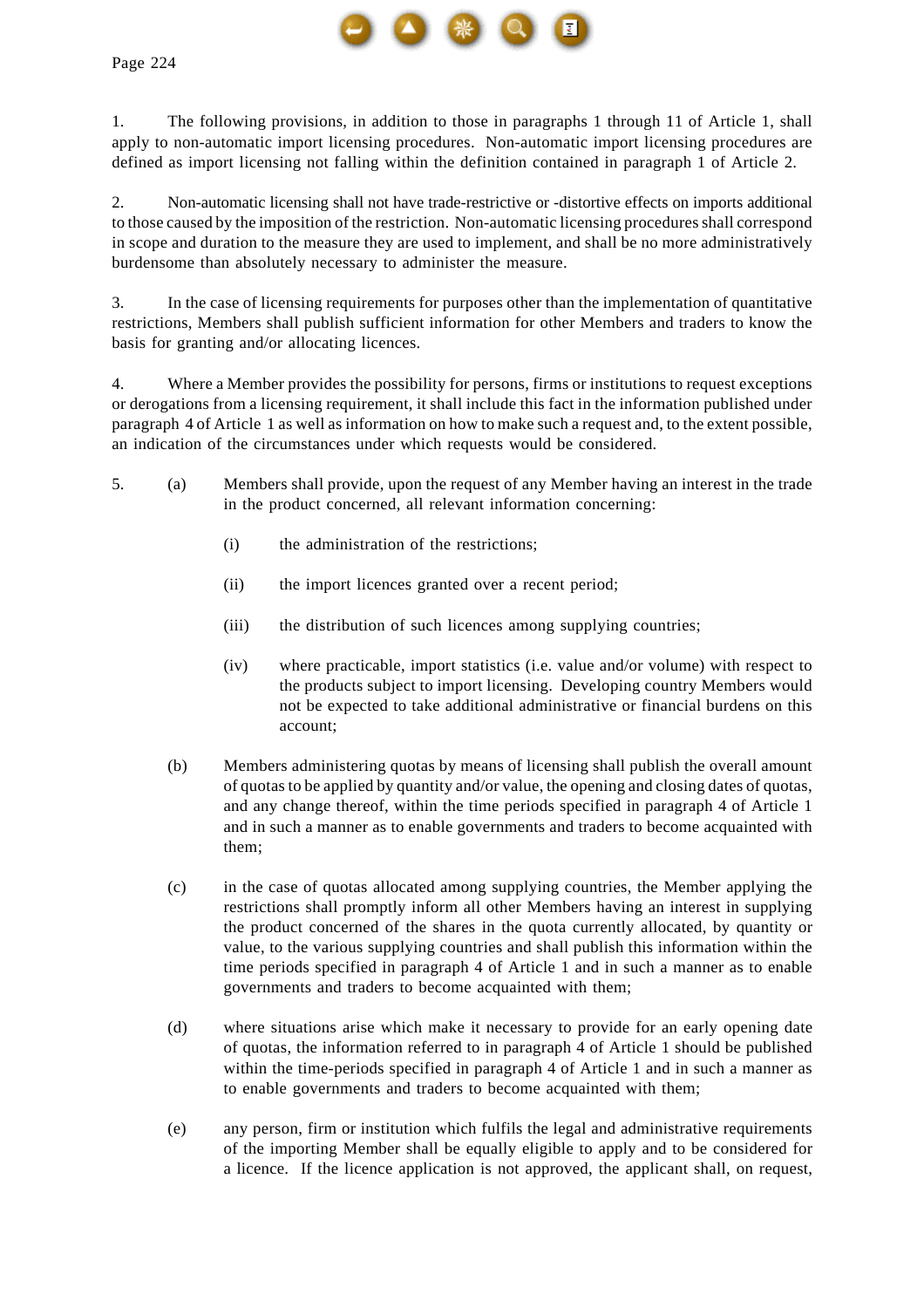be given the reason therefor and shall have a right of appeal or review in accordance with the domestic legislation or procedures of the importing Member;

- (f) the period for processing applications shall, except when not possible for reasons outside the control of the Member, not be longer than 30 days if applications are considered as and when received, i.e. on a first-come first-served basis, and no longer than 60 days if all applications are considered simultaneously. In the latter case, the period for processing applications shall be considered to begin on the day following the closing date of the announced application period;
- (g) the period of licence validity shall be of reasonable duration and not be so short as to preclude imports. The period of licence validity shall not preclude imports from distant sources, except in special cases where imports are necessary to meet unforeseen short-term requirements;
- (h) when administering quotas, Members shall not prevent importation from being effected in accordance with the issued licences, and shall not discourage the full utilization of quotas;
- (i) when issuing licences, Members shall take into account the desirability of issuing licences for products in economic quantities;
- (j) in allocating licences, the Member should consider the import performance of the applicant. In this regard, consideration should be given as to whether licences issued to applicants in the past have been fully utilized during a recent representative period. In cases where licences have not been fully utilized, the Member shall examine the reasons for this and take these reasons into consideration when allocating new licences. Consideration shall also be given to ensuring a reasonable distribution of licences to new importers, taking into account the desirability of issuing licences for products in economic quantities. In this regard, special consideration should be given to those importers importing products originating in developing country Members and, in particular, the least-developed country Members;
- (k) in the case of quotas administered through licences which are not allocated among supplying countries, licence holders<sup>6</sup> shall be free to choose the sources of imports. In the case of quotas allocated among supplying countries, the licence shall clearly stipulate the country or countries;
- (l) in applying paragraph 8 of Article 1, compensating adjustments may be made in future licence allocations where imports exceeded a previous licence level.

# *Article 4*

#### *Institutions*

There is hereby established a Committee on Import Licensing composed of representatives from each of the Members. The Committee shall elect its own Chairman and Vice-Chairman and shall meet as necessary for the purpose of affording Members the opportunity of consulting on any matters relating to the operation of this Agreement or the furtherance of its objectives.

 $\overline{a}$ 

<sup>6</sup>Sometimes referred to as "quota holders".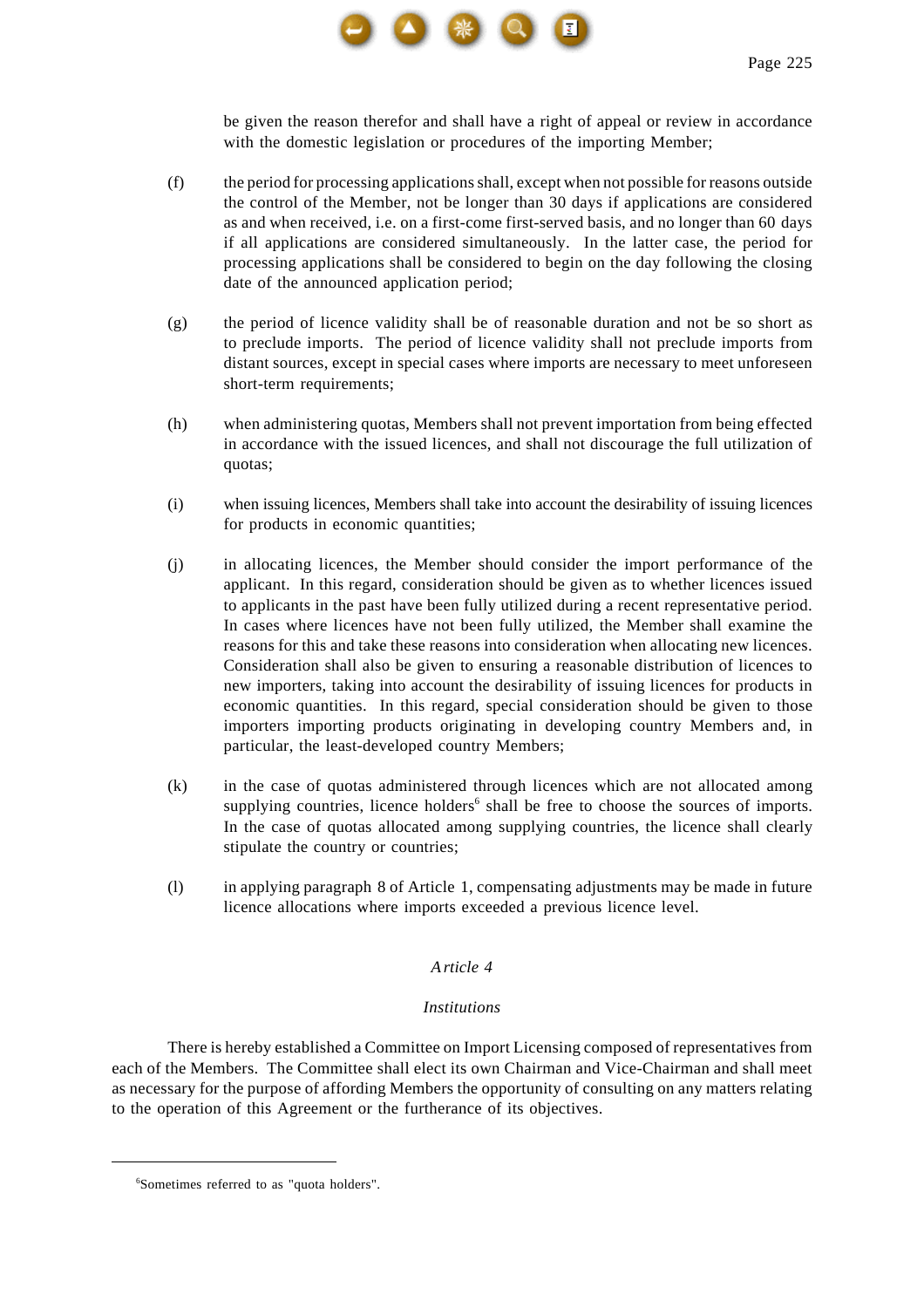# *Article 5*

#### *Notification*

1. Members which institute licensing procedures or changes in these procedures shall notify the Committee of such within 60 days of publication.

2. Notifications of the institution of import licensing procedures shall include the following information:

- (a) list of products subject to licensing procedures;
- (b) contact point for information on eligibility;
- (c) administrative body(ies) for submission of applications;
- (d) date and name of publication where licensing procedures are published;
- (e) indication of whether the licensing procedure is automatic or non-automatic according to definitions contained in Articles 2 and 3;
- (f) in the case of automatic import licensing procedures, their administrative purpose;
- (g) in the case of non-automatic import licensing procedures, indication of the measure being implemented through the licensing procedure; and
- (h) expected duration of the licensing procedure if this can be estimated with some probability, and if not, reason why this information cannot be provided.

3. Notifications of changes in import licensing procedures shall indicate the elements mentioned above, if changes in such occur.

4. Members shall notify the Committee of the publication(s) in which the information required in paragraph 4 of Article 1 will be published.

5. Any interested Member which considers that another Member has not notified the institution of a licensing procedure or changes therein in accordance with the provisions of paragraphs 1 through 3 may bring the matter to the attention of such other Member. If notification is not made promptly thereafter, such Member may itself notify the licensing procedure or changes therein, including all relevant and available information.

# *Article 6*

# *Consultation and Dispute Settlement*

Consultations and the settlement of disputes with respect to any matter affecting the operation of this Agreement shall be subject to the provisions of Articles XXII and XXIII of GATT 1994, as elaborated and applied by the Dispute Settlement Understanding.